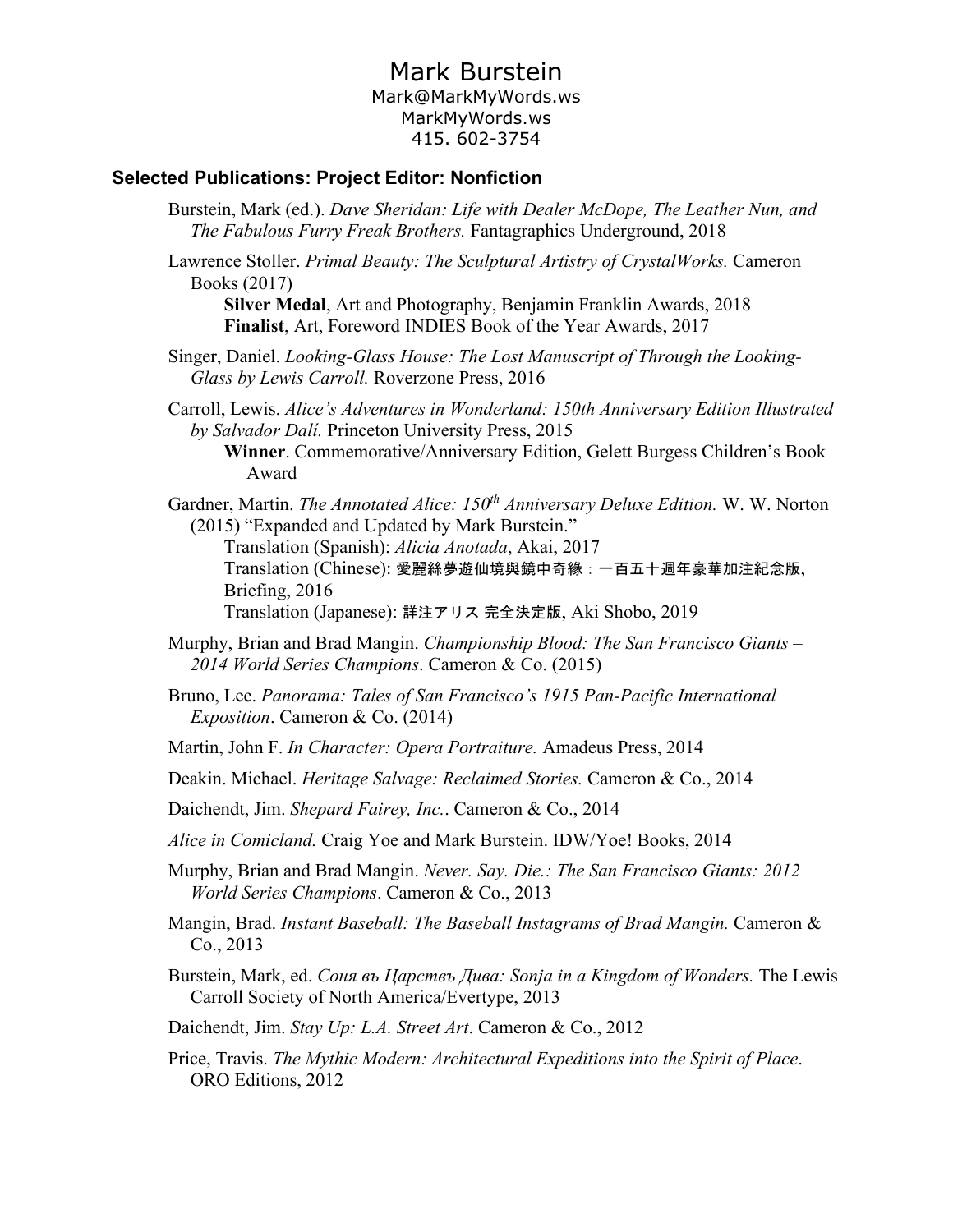# Mark Burstein

#### Mark@MarkMyWords.ws MarkMyWords.ws 415. 602-3754

Crisp, Peter. *The Little Book of Changes: A Pocket I Ching*. Mandala Publishing, 2012

- Mantoani, Tim. *Behind Photographs*. Channel Photographics, 2011
- Burstein, Mark, ed. *A Bouquet for the Gardener: Martin Gardner Remembered*. The Lewis Carroll Society of North America, 2011
- Beck, Jerry. *The Flintstones: The Official Guide to the Cartoon Classic*. Philadelphia: Running Press, 2011
- Beck, Jerry. *The 100 Greatest Looney Tunes Cartoons*. San Rafael: Insight Editions, 2010
- Jones, Quincy. *The Complete Quincy Jones: My Journeys and Passions*. San Rafael: Insight Editions, 2008

**Gold Medal**, Performing Arts, Independent Publisher Book Awards, 2009 **Winner**, Arts, Benjamin Franklin Awards, 2009 **Gold Medal**, Hardcover Books, Gold Ink Awards, 2009

- McCaig, Iain. *Shadowline: The Art of Iain McCaig*. San Rafael: Insight Editions, 2008
- Steffens, Roger and Simon, Peter. *Reggae Scrapbook*. San Rafael: Insight Editions, 2007 **Silver Medal**, Music, *ForeWord* Magazine's 2007 Book of the Year **Bronze Medal**, Hardcover Books, Gold Ink Awards, 2009 **Best of Summer Reading**, *New York Times Book Review*, June 1, 2008 **Translation (French)**: *Reggae Collection*, Fetjaine, 2009
- Beck, Jerry. *Hanna-Barbera Treasury*. San Rafael: Insight Editions, 2007 **Gold Medal**, Popular Culture, *ForeWord* Magazine's Book of the Year, 2007
- Oglesbee, Brian. *Aquatique: Photographs by Brian Oglesbee*. San Rafael: Insight Editions, 2007. Trade and deluxe editions

**Gold Medal**, Photography, *ForeWord* Magazine's 2007 Book of the Year **Silver Medal**, Photography Books, Independent Publisher Book Awards, 2008

- Stoller, Lawrence. *Frozen Light: The Eternal Beauty of Crystals*. San Rafael: Earth Aware Editions, 2007
- Carroll, Lewis. *La Guida di Bragia: A Ballad Opera for the Marionette Theatre*. The Lewis Carroll Society of North America, 2007
- Price, Travis. *The Archaeology of Tomorrow: Architecture and the Spirit of Place*. San Rafael: Earth Aware Editions, 2006

**Gold Medal**, Architecture Books, Independent Publisher Book Awards, 2007

- Biggar, Trisha. *Dressing a Galaxy: The Costumes of Star Wars*. New York: Harry N. Abrams, Inc., 2005. (through Insight Editions) Trade and deluxe editions **Silver Medal**, Performing Arts/Drama, *ForeWord* Magazine's Book of the Year, 2005
- Higashi, April, ed. *Jerry Garcia: The Collected Artwork.* New York: Thunder's Mouth Press, 2005. (through Insight Editions)

**Gold Medal**, Art, *ForeWord* Magazine's Book of the Year, 2005